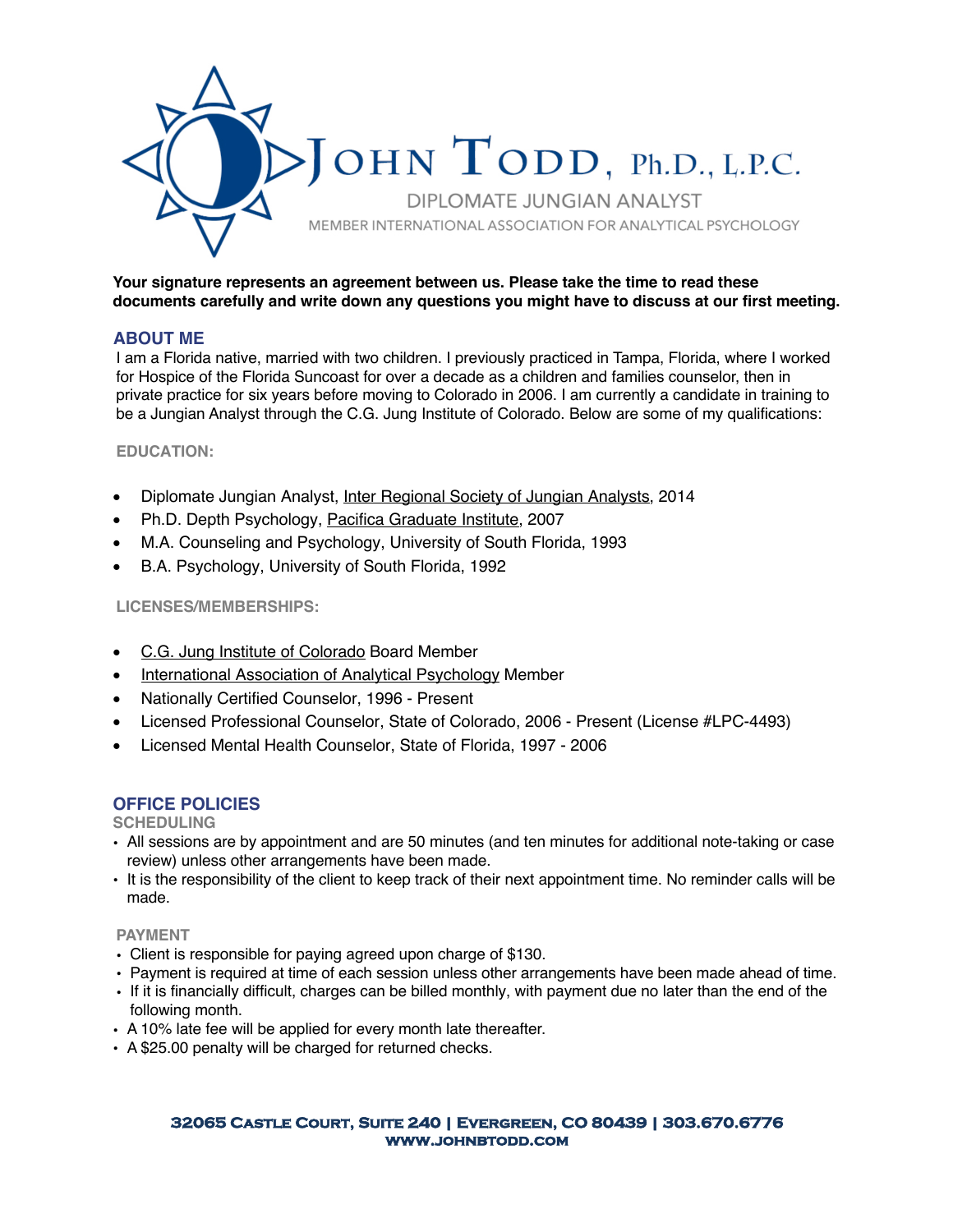**CANCELLATIONS**

- At least 24 hours notice is required for cancelled or rescheduled appointments in order to use the available spot for other clients. You can call (303) 670-6776 to leave a message for nonemergency matters and your call will be returned within 24 hours.
- Missed appointments not cancelled within 24 hours will be charged at the regular rate, with the exception of a serious emergency.
- If a client is late for an appointment, as much of the session remaining will be completed so that other clients are not inconvenienced or delayed.

**I have read and understand the above information and agree to abide by these policies and procedures. I have been informed about my therapists degrees, credentials and licenses. I understand my rights as a client and I have received copies of the Office Policies, Disclosure Statement and Notice of Privacy Rights.**

| <b>Client Signature:</b> |  |
|--------------------------|--|
|                          |  |

**John B. Todd, Ph.D., L.P.C. Signature: \_\_\_\_\_\_\_\_\_\_\_\_\_\_\_\_\_\_\_\_\_\_\_\_\_\_\_\_\_\_\_\_\_\_\_\_\_\_\_\_\_\_\_\_\_ Date: \_\_\_\_\_\_\_\_\_\_\_\_\_\_\_\_\_**

## **DISCLOSURE STATEMENT**

**Client Rights and Important Information:**

The Colorado Department of Regulatory Agencies has the general responsibility of regulating the practice of mental health professionals. The agency within the department that has the specific responsibility for licensed and unlicensed psychotherapists is the State Grievances Board, 1560 Broadway, Suite 1340, Denver CO, 80202, (303) 894-7800.

A client is entitled to receive information from their therapist about his/her methods of practice, techniques used, the approximate duration of therapy if it can be determined, and fees.

A client is entitled to seek a second opinion or terminate therapy at any time.

In a client/therapist relationship, inappropriate conduct that might damage the relationship, such as sexual intimacy, is never appropriate. If inappropriate conduct occurs, it should be reported to the State Grievance Board.

The information between therapist and client during sessions is legally confidential and can not be disclosed without your consent. There are some limits to client confidentiality such as the threat to harm yourself or others, threat to cause destruction of property, if emergency treatment is needed, if child abuse or neglect is suspected or if a guardian has been appointed for you.

The exceptions to the confidentiality rule are listed in detail in the Colorado statutes (section 12-43-218, C.R.S. [1988]) and can be found at http://www.dora.state.co.us/Insurance/ under "General Information", "Colorado Laws".

A client is entitled at any time to ask for further information on these subjects.

#### **32065 Castle Court, Suite 240 | Evergreen, CO 80439 | 303.670.6776 www.johnbtodd.com**